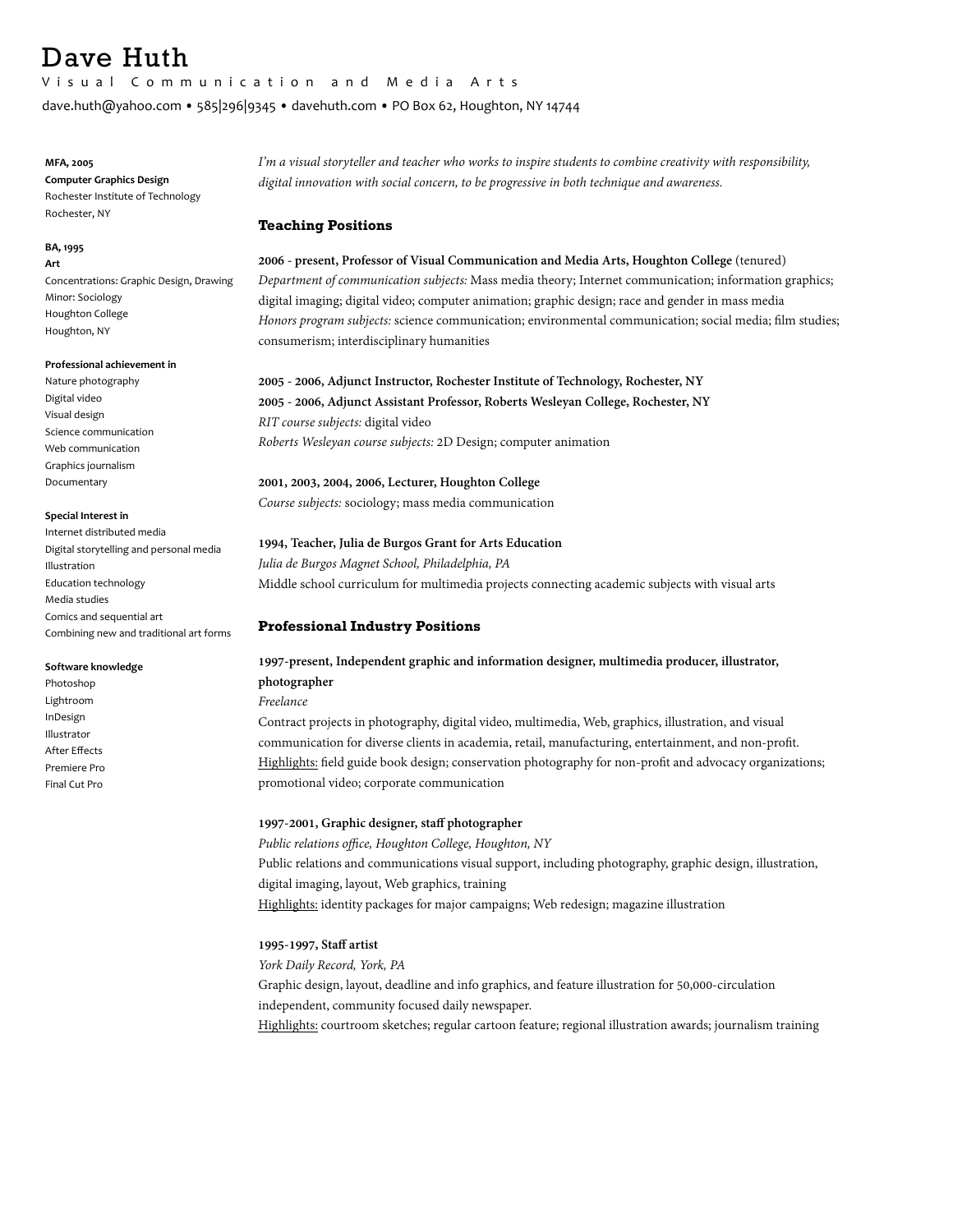#### **Publications, projects, and clients**

**Books** 

(Co-author, photographer, illustrator, and lead designer) Kilpatrick, Eran, and Dave Huth. *Amphibians of South Carolina: A Field Guide to Identification and Natural History*. [In progress with grant funded support]

(Illustrator, contributing designer) Walls, Chrissie. *All of Us.* Herald Press, 2020. [Under contract and forthcoming]

(Contributing photographer) Deville, Sylvain. *Freezing Colloids: Observations, Principles, Control, and Use.* Springer, 2017.

(Lead designer) Twan Leenders. *Amphibians of Costa Rica: A Field Guide.* Comstock/Zona Tropical, 2016.

(Chapter author, contributing photographer, contributing editor) Dedman, Jay and Joshua Paul. *Videoblogging.* Wiley, 2006.

## **Periodicals**

(Photography) Johnson, Steven. "A Secret Life: Spotted Salamanders." Virginia Wildlife March/April (2019) (Author, illustrator) Huth, Dave. "The Entangled Banquet." Whole Terrain 23 (2018) (Author, photography) Huth, Dave. "Raising the Next Generation of Amphibian Aficionados." FrogLog 118 (2017) (Author, photography) Huth, Dave. "Te Salamander's Smile: Photography's Powerful Role in Conservation." FrogLog 117 (2016) (Author, illustration) Huth, Dave. "Heresies," Whole Terrain 20 (2016) (Photography) Watson, David M., and Maggie J. Watson. "Wildlife Restoration: Mainstreaming Translocations to Keep Common Species Common." Biological Conservation 191 (2015) (Photography) "Les Croquis de L'insectologue," Natagora 67 (2014) [Belgium] (Photography) Kupfer, Mackenzie. "Constructing an Amphibian Paradise in your Garden." FrogLog 111 (2014) (Photography/design) Holmes, Jeff. "Wetlands Restoration: Crafing Successful Messages for the Public." FrogLog 106 (2013) (Illustration/design) Moffitt, Amy. "Wrestling the Elephant," Generate 4 (2010)

## **Science education and conservation communication publications**

2020, CREA/Cocobolo Nature Reserve [forthcoming] - *species guide (photography, design, co-author)* 2019, 2020 North American Nature Photography Association - *conservation photography series (photography, design, co-author)*  2018, Lawrence Hall of Science, UC Berkeley - Science Education for Public Understanding Program (SEPUP) *(photography)* 2018, Forest Ecosystem Monitoring Cooperative (Vermont) *- long-term monitoring update report (photography)* 2016, 2017 Harris Center for Conservation Education - *citizen science training and species guide (photography, design)* 2016, 2017, 2018 Roger Tory Peterson Institute - *vision document and corporate materials (photography, design)* 2016, Ministry of Natural Resources and Forestry (Ontario) - *commissioner's report (photography)* 2014, Environment Canada and The Government of Canada - *public education BioKit series* (photography) 2013, Get To Know Society, and Encyclopedia of Life - *BioBlitz species guide (photography)* 2012, Ashuelot Valley Environmental Observatory (AVEO), Keene, New Hampshire - *citizen science training (photography)* 2012, Mattie Lively Elementary School, Statesboro, Georgia - *educational display (photography)* 2012, St. Lawrence Islands National Park of Canada - *educational display (photography)* 2012, University City Children's Center, University City, MO - *promotional communications (photography)* 2012, Center for Advancement and Learning Assessment, Florida State University *- assessment report (photography)*

## **Conference and academic presentations**

*"Te Strategy: Western New York's Epic Drama of Hope"*

*"Communicating Conservation: Te Importance of Love"*

2018, Roberts Wesleyan College, Rochester, NY - visiting scholar series for a joint program between the departments of biology and art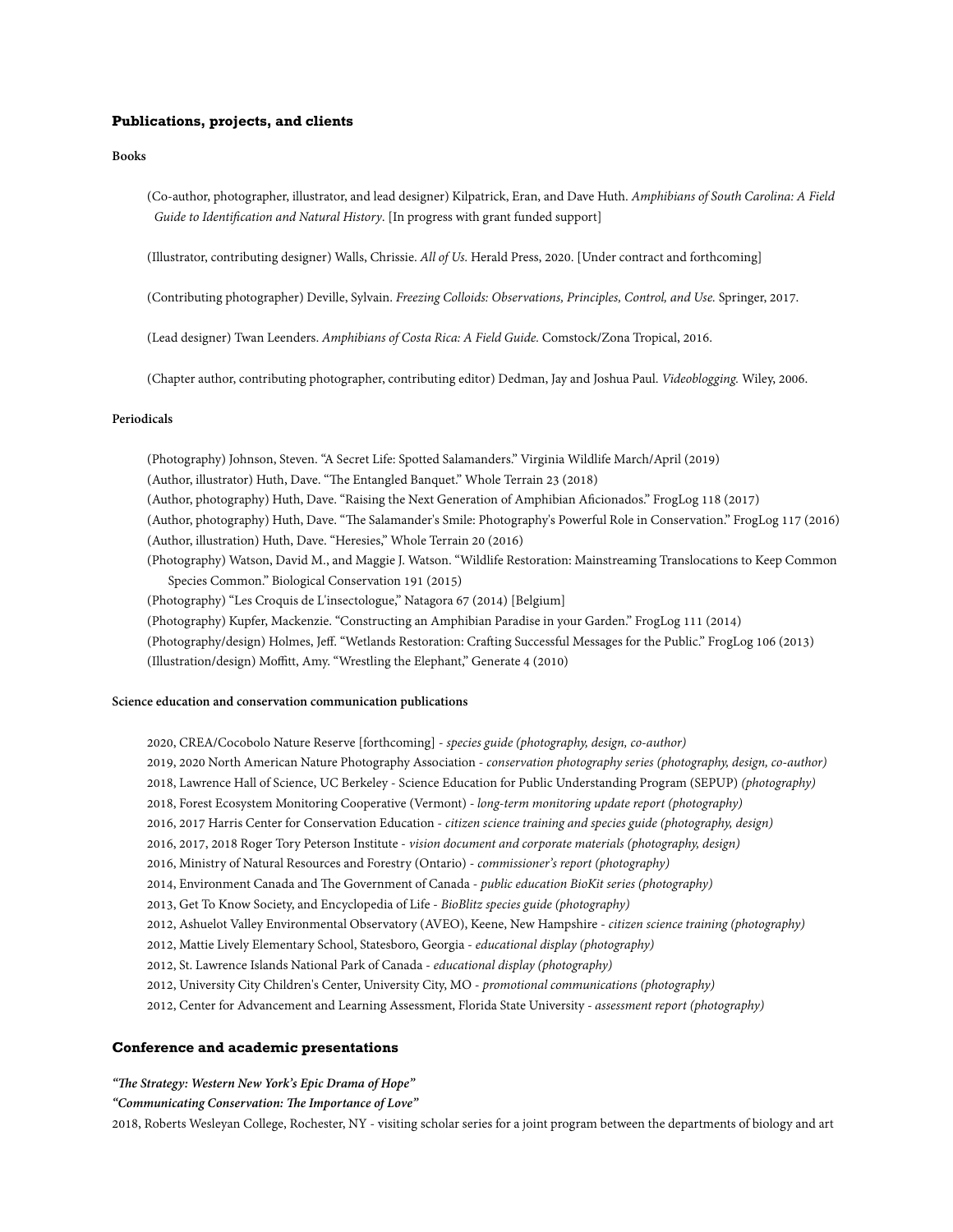## *"Is a Picture Worth 1000 Herds?"*

2016, Houghton College Faculty Lecture Series - presentation of research and practice in the history and application of the visual communication of science

## *"Science and Religion in Conversation"*

2013, White Memorial Presbyterian, Raleigh, NC - final presentation in a lecture series on questions of science and religious faith

## *"Cultivating Awe and Wonder"*

2013, Roberts Wesleyan College Schoenhal's Symposium, Rochester, NY - featured speaker for a biannual academic symposium on artistic vocation

## *"[Haters Gonna Love: Communication](http://soularize2011.sched.org/event/06008a0a70bec034ed6470fb1ef91e0a) Tat Doesn't Suck, in a World of Conflict"*

2011, *Soularize* conference on religion and culture, San Diego, CA - 75 minute workshop on communication and social controversy copresented with Houghton College colleague Jonathan Case (Dept. of Religion)

#### *"You'[re Looking at a Real Person: Video as a Tool for Collaboration and Social Connections](http://emu.edu/attachment/schedule/breakout-sessions/#10)"*

2011, *Conversations on Attachment* conference on positive psychology, Eastern Mennonite University, Harrisonburg, VA - 90 minute conference breakout presenting new media theory and personal creative work

## *"Civil Discourse in Public or Private: Why Nothing Works When We Communicate Badly"*

2010, White Memorial Presbyterian, Raleigh, NC - Summer series lecture on applying theories of communication to conflict-oriented public discourse

## *"Communicating in the 21st Century"*

2009, North Park Wesleyan Annual Conference, Cuba, NY - 90-minute presentation on interpersonal and mass communication for social advocacy

## *"Religious Expression of Communication Forms"*

2007, Colgate Rochester Crozier Divinity School, Rochester, NY - guest lecture on how communication principles shape community identity

## *"Te Personal Media Revolution,"* Houghton Alumni College

2007, Summer lecture series for the office of alumni relations, 4-day seminar on media theory and cultural effects

### *"Sacred Metaphor and Community Conversation"*

2006, Colgate Rochester Crozier Divinity School, Rochester, NY - guest lecture on how icons and archetypal images create meaning and motivate action

## *"Medium & Message: Can Tey Get Along?"*

2006, *Vloggercon* conference on Internet video, San Francisco, CA - Team presentation with independent media producers Cristina Córdova and Juan Antonio del Rosario on video aesthetics and technical theory

## **Photography and design in conference presentations and academic papers**

2018, 2017, 2016, Eran Kilpatrick, University of South Carolina, Salkehatchie 2018, Anaïs Boutin, Université de Montreal 2017, 2016, 2014, Brett Thelen, Harris Center for Conservation Education 2018, James Arrigoni (SUNY ESF) and Jim Curratolo (The Wetland Trust), Connecticut Land Conservation Conference 2016, Tom Akre and Ellery Ruther, Smithsonian Conservation Biology Institute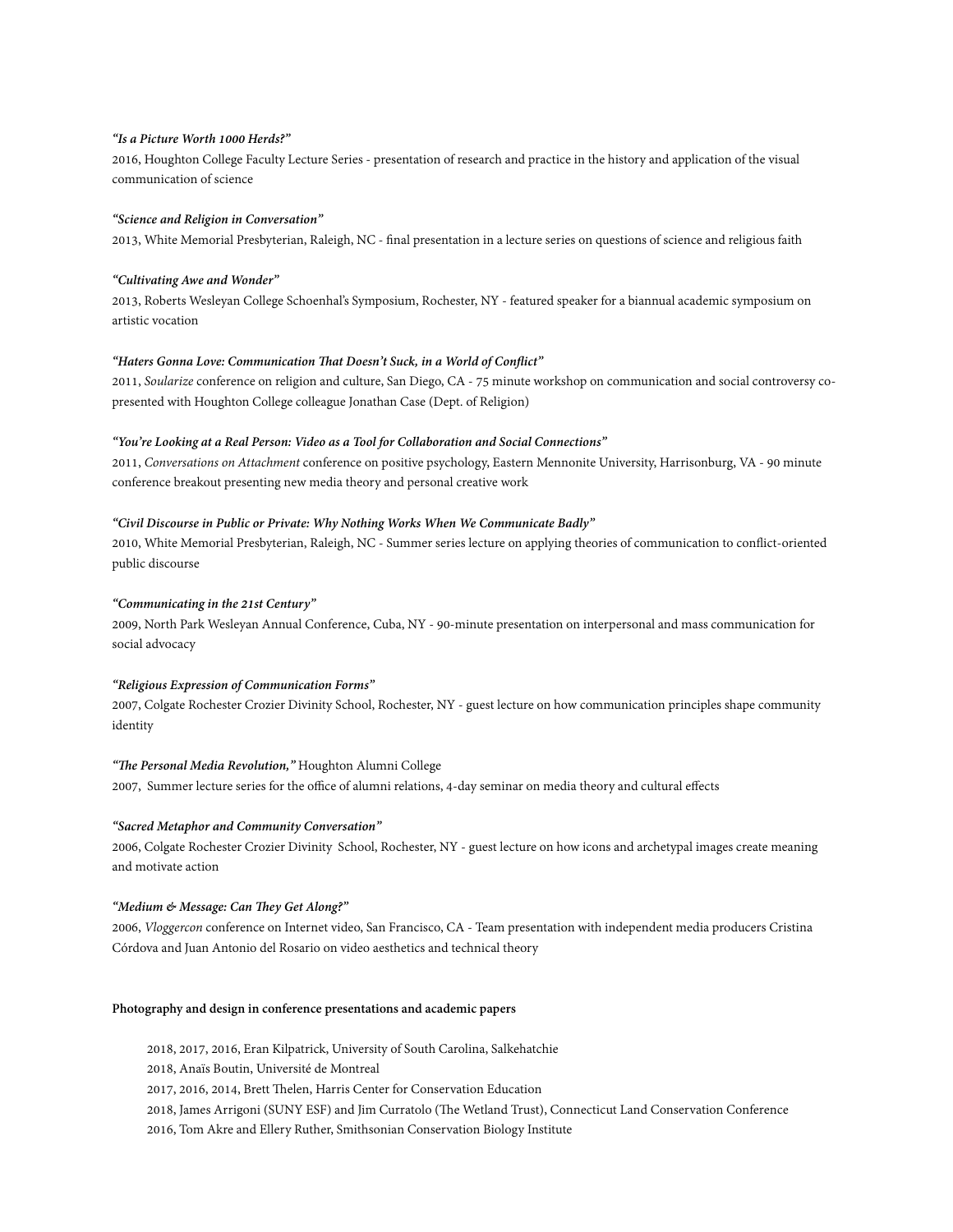2015, Maggie J. Watson and David Watson, "Wildlife restoration: mainstreaming translocations," *Biological Conservation* 2014, James Arrigoni, SUNY College of Environmental Science and Forestry 2013, Huey, R.B.\*; Kingsolver, J.G.; Univ. of Washington, Seattle; Univ. of North Carolina 2013, Sylvain Deville, *Journal of Materials Research* 2012, Allison Welch, College of Charleston (SC)

## **Photography, electronic publication with online distribution**

## *2019*

Audubon Naturalist Society Jewel92 Radio *Te Environmentor,* Oklahoma City University North American Nature Photographers Association blog Earth Touch News Network White Memorial Conservation Center *State of the Basin Report,* Delaware River Basin Commission Audubon Vermont Pondwatch manual (Jersey, UK) Natural History Society of Maryland Lewisboro Land Trust Harvard OEB news release Harris Center for Conservation Education

## *2018*

National Wildlife Federation North American Nature Photographers Association Bonnyvale Environmental Education Center (Vermont) The Mountain Times (North Carolina) NatureServe.org Amphibian Ark (Unite For Literacy) Univ. of New Hampshire Extension Forest Preserve District of DuPage County (Illinois) Earth Touch News Network Ammonoosuc Conservation Trust (NH) E*xploring Our Fluid Earth,* curriculum module: *Amphibians Te Appalachian Voice*  Mongabay Australian Sustainable Schools Initiative – South Australia (AuSSI-SA) WYPR Public Radio (Baltimore) Bear-Paw Regional Greenways (NH) The Weather Channel/weather.com LibreTexts MasterClass *(How to Get Started With Nature Photography)* ecologyforthemasses.com Gap Year Blog *Ashe Post & Times* 

## *2017*

Pittsburgh Post-Gazette Q?rius, Smithsonian's National Museum of Natural History

The Nature Conservancy Island Press Madison Audubon Society (Wisconsin) St. Johns National Wildlife Refuge Next Door Nature Cornell Ornithology Lab, Habitat Network North American Nature Photographers Association Canada's Land Watch Science Education Resources Center, Carlton College Amphibian Survival Alliance IUCN Red List of Threatened Species CBC Kids BIObus Oregon Conservation and Recreation Fund

#### *2016*

Cornell Ornithology Lab, Habitat Network National Wildlife Federation U.S. Fish and Wildlife Service Environmental Commissioner of Ontario The Wildlife Society NYC Nature Goals 2050 Roger Tory Peterson Institute The Nature Conservancy The Biomimicry Institute Amphibian and Reptile Conservancy Oregon Public Broadcasting Habitat Network The Allegheny Front, WESA Pittsburgh Center for Biological Diversity Gizmodo Natural Lands Trust's Hildacy Preserve Society for Environmental Exploration Carlton University *(Herpetiles of the Dahl Forest Wetlands)* The Weather Channel/weather.com Union-Bulletin.com (Washington)

#### *2015*

Natural History Museum of Bordeaux (France) National Wildlife Federation PLOS blogs: CitizenSci Amphibian Survival Alliance *Discover* magazine blog Amphibian and Reptile Conservancy New Hampshire Public Radio Marine Academy of Science and Technology Karolinska Institutet (Sweden)

phys.org BIObus "Ask an Entomologist" science blog h+ Magazine *Canyon News* (California) KUMD Public Radio (Duluth) Upworthy *Tennessee State Wildlife Action Plan 2015* Island Press *Gribnik of Russia* journal *Only In Your State* newsletter

## *2014*

National Wildlife Federation National Audubon Society Massachusetts Audubon Society Smithsonian Environmental Research Center Vermont Public Radio Oregon Public Broadcasting Peterson Field Guides Fenner Nature Conservancy *Te Dish* by Andrew Sullivan Wired.com science Amphibian and Reptile Conservancy Environmental Monitor Mother Nature Network EarthTouch News Network Tidal Delaware Trail University of Melbourne science blog The Dodo

#### *2013*

Environmental Monitor Journal Mother Nature Network Amphibian and Reptile Conservancy cowbird.com Wildfowl & Wetlands Trust (London) Biodiversidad de Puerto Rico Okinawa Institute of Science & Technology American Forests truthout.org Faunalytics

## **2012**

OnEarth magazine Mother Nature Network cowbird.com One Green Planet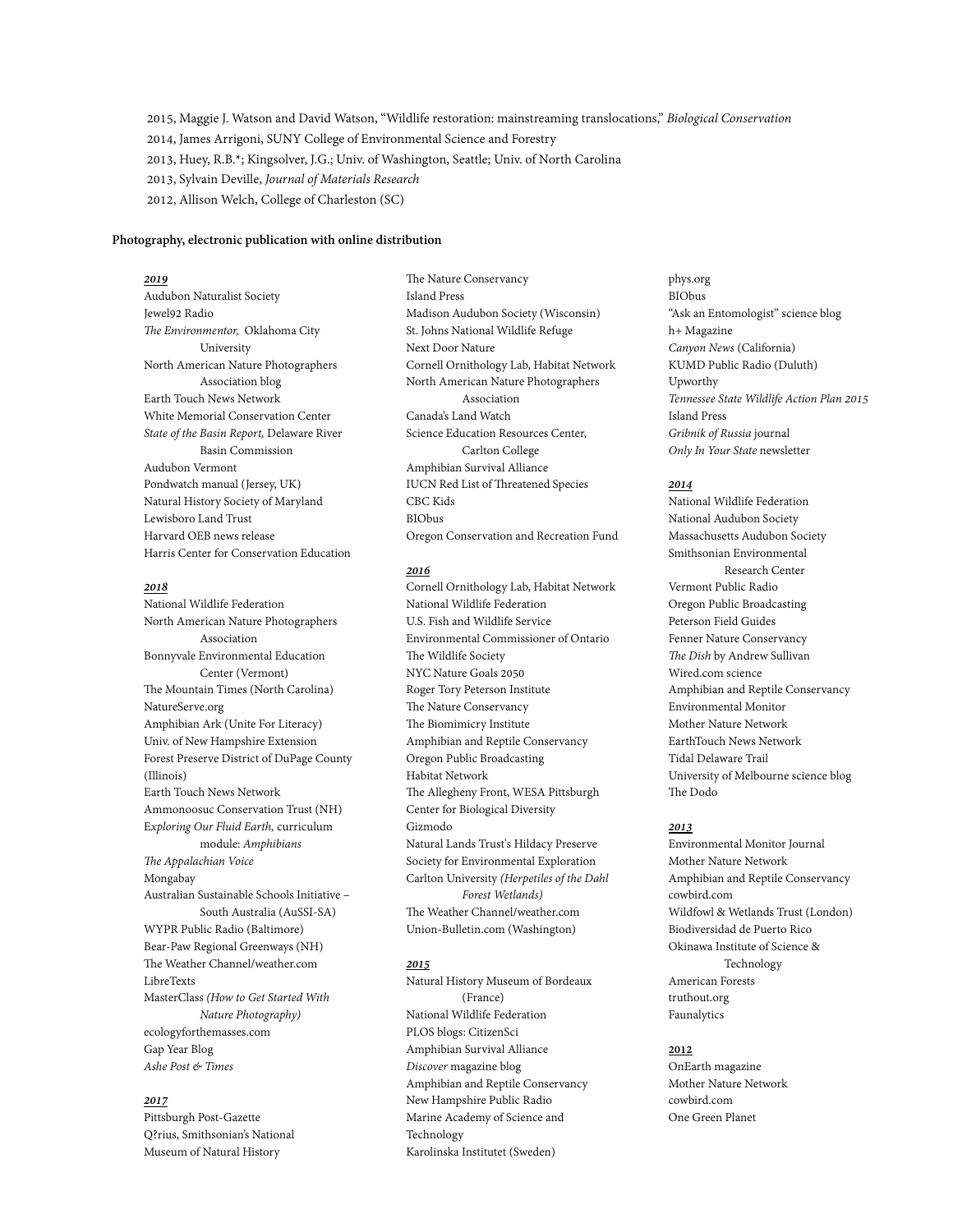## **Academic citations**

2012, The Poetics of 'Videopoetry' and Video blogs, Emelia Noronha, Indian Institute of Technology Bombay, Mumbai, India, presented at the International Conference on Language, Medias and Culture, Macau, China; published in the International Proceedings of Economics Development and Research, vol.33 (2012)

2007, Cinema Without Show Business: a Poetics of Vlogging, Will Luers, The University of Detroit Mercy: Post Identity, vol. 5, no. 1, Winter 2007, Issue title: New Writing for New Media

2007, *A Brief History of the Video Blog,* Richard Hall (Professor, Information Science and Technology, and Co-Director, Laboratory for Information Technology Evaluation, Missouri University) presented at the annual conference for the Association of Internet Researchers, Vancouver, BC

## **Film Festivals and Public Screenings**

2007, *We Will Fly,* Digital short, "Pixelodeon," American Film Institute independent video festival, Los Angeles 2007, *What Remains,* Short documentary, "Full Frame Documentary Film Festival," Durham, NC 2006 Several video shorts, OC Videoblogging summer screening event, Los Angeles, CA 2005 *Dating for Dummies,* Meet the Vloggers screening, Chicago, IL 2005 *Extraordinary Tings,* Anthology Film Archives, new media screening, New York, NY 2004 *Lorem Ipsum,* Rochester Institute of Technology, Rochester, NY 2004 *Lorem Ipsum*, Houghton College (with Q&A discussion), Houghton, NY

## **Gallery Exhibitions**

2019, Group exhibition, expo68 Exhibition Center, Williamsville, NY - illustration [forthcoming] 2018, Solo exhibition, Roberts Wesleyan College Cultural Life Center, Rochester, NY - photography 2016, Guest Faculty Group Show, Atrium Gallery, Corning, NY - photography 2016, 2015, 2014 Annual Faculty Exhibit, Ortlip Gallery, Houghton, NY - photography; digital illustrations 2015, Solo exhibition, Roger Tory Peterson Institute, Jamestown, NY - photography; design 2013, Roberts Wesleyan College Schoenhal's Symposium Group Exhibit, Rochester, NY - photography 2012, 2011 Annual Faculty Exhibit, Ortlip Gallery, Houghton, NY - photography; digital illustrations; oil paintings 2010, "Relatives," 2-artist collaborative exhibition, Fountain Arts Center, Belmont, NY - digital video 2010, 2009 Annual Faculty Exhibit, Ortlip Gallery, Houghton, NY - digital imaging prints 2009, Local Artists Exhibit, Wyoming County Arts Council, Perry, NY - digital imaging prints 2009, 2008, 2007 Annual Faculty Exhibit, Ortlip Gallery, Houghton, NY - digital imaging prints, digital video 2006, Roberts Wesleyan Faculty Show, Roberts Wesleyan College, Rochester, NY - digital video; oil paintings 2002, Faculty and Alumni Summer Exhibit, Ortlip Gallery, Houghton, NY - 3D assemblage; oil paintings 2000, "Artists and Designers," Atrium Gallery, Corning, NY - Digital imaging prints; 3D assemblage

#### **Commissions and permanent collections**

*Corpus Christi, Te Right hand,* liturgical installation, House of Mercy, St. Paul, MN *Kelsey Penitent; Consuming the Pelican,* Digital imaging prints, Houghton College permanent collection

## **Community and other public presentations (photography and science communication)**

2018, Allegany County Seniors Association 2018, Houghton College Math and Science Colloquium 2017, Houghton College Guests of Trustees 2017, Royal Family Kids Camp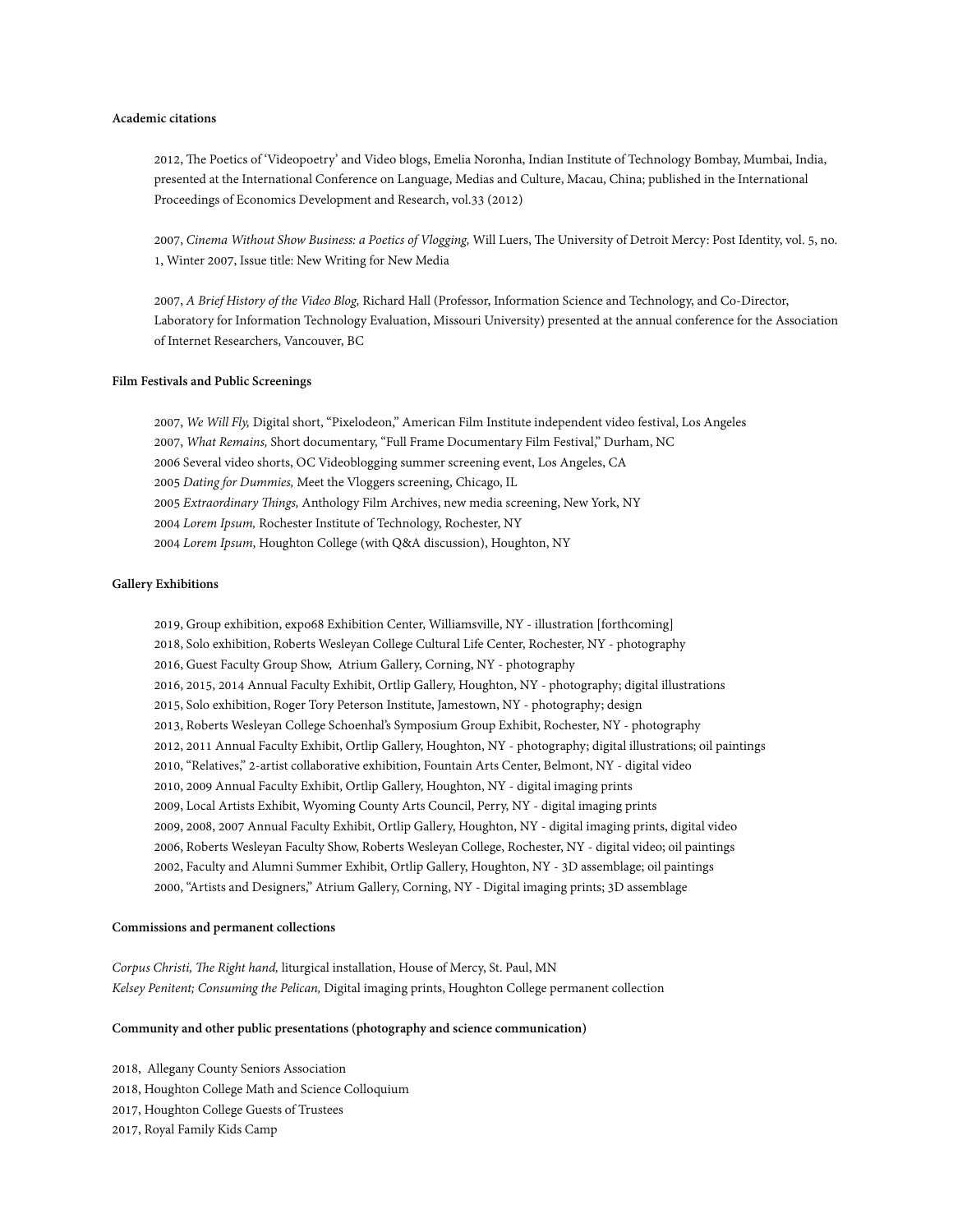2015, 2016, Houghton Girls' Club 2016, Houghton College Math and Science Colloquium 2014, CCCU College Presidents retreat

## **Volunteer professional activity**

*North American Nature Photography Association, Conservation Committee* 2016 - present - Committee Chair - Coordinating new projects for member engagement and promotion of conservation photography

## *Cocobolo Nature Reserve field expedition,* Panama 2016 - Joined a team of photographers, researchers, educators, and conservationists on an 8 day project in remote rainforest

*Sustainable Amphibian Conservation of the Americas Symposium,* Siquirres, Costa Rica 2013 - Participated in a 4 day working group to build cooperative relationships between scientists and business/education professionals

*Help Portrait, Allegany County* 

2011 - Coordinated with social service organizations to plan and supervise free family portraits for local families

#### *Training and Resources for Curriculum Transformation*

2009, 2011 - Received a 5 day seminar training, and presented to college faculty, on creating a more inclusive curriculum addressing issues of privilege and inequality (race, class, gender, religion, sex identity, and ability)

#### *Emergent Village Communication Team*

2009 - 2011 - Worked with a small team to manage social networking and online public communications for a support network of progressive faith communities

## *Gallery Exhibition Curation: "Featured Frames"*

2010 - Curated and managed the Houghton College Ortlip Gallery's first all-video art exhibition

## *Media Geek Camp*

2008 - Planned and supervised a 5 day academic camp experience for high school students interested in digital photography, video, animation, and design

*Pianist Bill-John Newbrough, concert tour* 2007 - Planned and produced image-based media projection to accompany live concert performances

*Royal Family Kids Camp* 2005 - 2007 - Produced concept, design, and illustration for a series of camp workbooks to support counseling and mentoring children who've suffered abuse and neglect

*New York State Mennonite Conference; Sojourners Mennonite Fellowship*  2005, 2006, 2009 - Produced original liturgical reflection videos for church services and retreats

## *Have Money Will Vlog*

2005 - 2007 - Served on steering group and as project advocate for independent video promotion and funding Web site

## *Houghton College faculty fora and campus panels*

2018, Faith and Justice Symposium on Race, planning team and coordinator for public arts event 2016, 2018, Math & Science Colloquium *-* presentation introducing photography and design for science communication 2016, Art major Junior Studio seminar, panel discussion on maintaining inspiration and focus in studio practice 2012, *I'm Not Evil, But Sometimes My Lectures Are,* faculty retreat workshop about electronic communication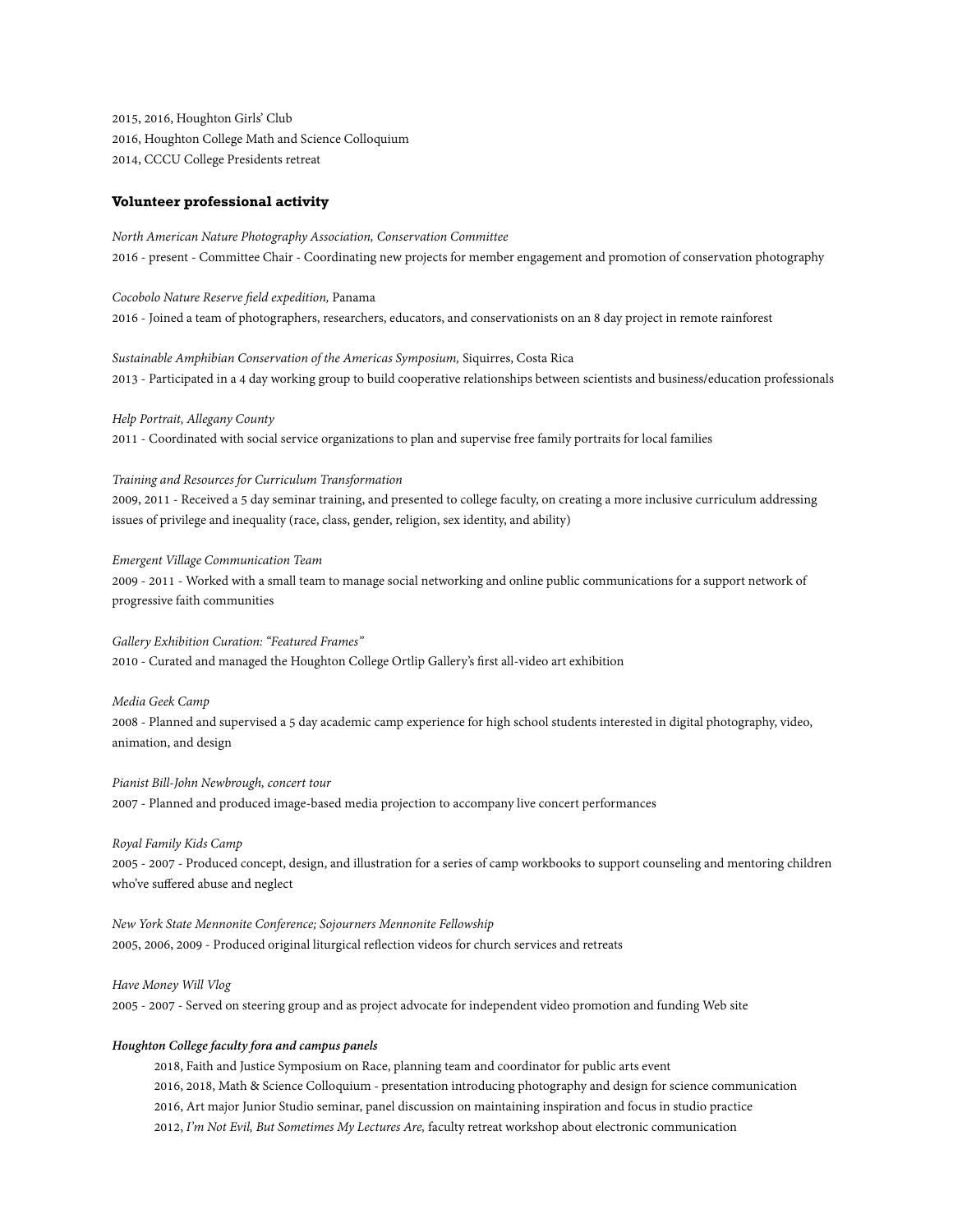2011, Faculty retreat, panel on issues of race and representation in the academy 2011, First Year Learning Community facilitated discussion of Nicolas Carr's *Te Shallows* 2011, *Anti-Social Media,* advice for graduating students about avoiding post-graduation social media pitfalls 2011, *Introduction to Issues in 'Te Shallows,'* Summary of social networking theory for campus reading program 2011, *Te Book is Dead, Long Live the Book,* Summary of technical and cultural issues related to e-books 2009, *Art that Confronts,* Presentation and panel on the social role of controversial art exhibitions 2009, *Facebook and Stuff,* Presentation introducing social media theory 2007, *Is Powerpoint Evil?,* Summary of current research on electronic slide-show educational technology 2007, *A Series of Tubes,* Co-presented (Prof. David Perkins, Mathematics) on technology in the classroom

## *Houghton College student research project advising*

2018, Honors Project, Sarah Vandebrake (English), *Rhetoric For Our Future: Redefining the American Environmental Movement* 2012, Honors Project, Elyse Johnson (Biology), Field research and analysis, salamander foraging behaviors 2012, Honors Project, Elizabeth Zahorsky (Psychology), *Identity in the digital era: Examining how social networking media affects adolescent identity formation* 

2010, Honors Project, Emma Fitzgerald (Education), *Digital Game-Based Learning: Teory, Research, Future Practice*

## **Internet Media and Online Publishing**

## *DaveHuth.com,* <http://davehuthmedia.com>

2005 - present - Personal Web portal linking to multiple sections of video and photography/digital imaging

## *[Appalachian Guide to Amphibians and Reptiles,](http://appguide.virginiajournal.org/)* <http://appguide.virginiajournal.org/>

2011 - present - Online guide to the identification and natural history of herpetofauna in the Appalachian region of the Eastern United States; co-created with conservation photographer Steven David Johnson

## **Memberships and volunteer associations**

*North American Nature Photography Association,* member, committee chair (Conservation Committee) *Meet Your Neighbours,* social media admin team *Roger Tory Peterson Institute,* associate Volunteer contributor to *iNaturalist, Pennsylvania Herp Atlas, Encyclopedia of Life, Amphibiaweb/Map of Life, BugGuide.com Social Services of Allegany County (NY),* certified foster parent *Allegany Runners Club,* founding member, local community athletic club *EBSQ,* juried member, online arts collective *Sojourners Mennonite Fellowship* (church), founding member, former trustee, former committee member